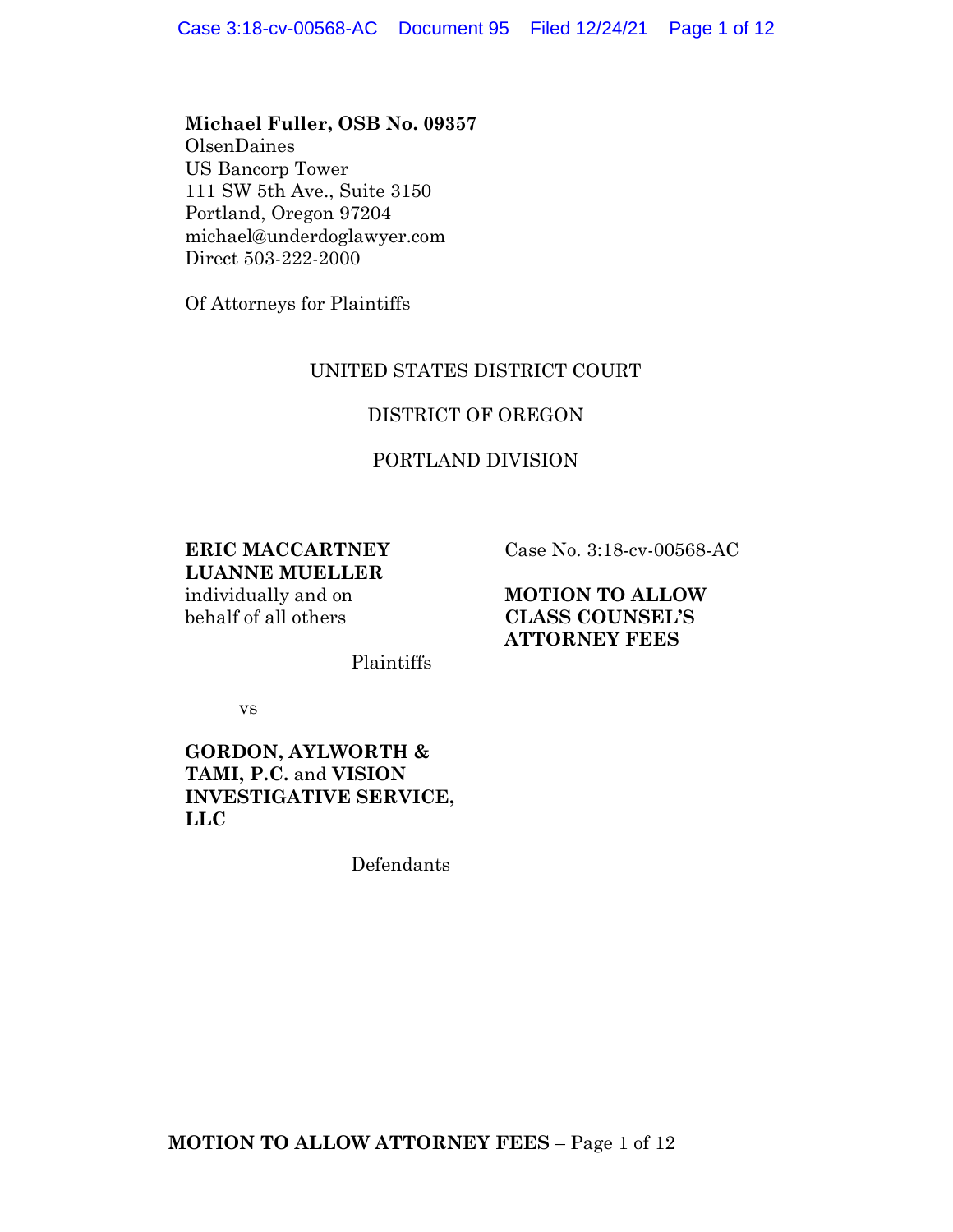#### **INTRODUCTION**

For many years, Matthew Sutton was a creditor rights lawyer, helping advise debt collectors in Southern Oregon. Fuller ¶ 1. In 2017, Sutton began switching the focus of his practice to debtor rights, and he began helping families with their defaulted consumer debts. *Id.* In his newfound role as a debtor rights lawyer, Sutton began reviewing various client files and noticed a pattern: Oregon's largest debt collection law firm was charging excessive service fees on almost every collection lawsuit it filed. *Id.*

In February 2018, Sutton contacted Michael Fuller and Kelly D. Jones, two attorneys Sutton had worked with as adversaries back when he was a creditor rights lawyer. *Id*. at ¶ 2. Fuller and Jones specialized in consumer protection class action litigation. *Id.* Together, Fuller, Jones and Sutton reviewed thousands of court records, spoke with various consumers who might qualify as potential representative plaintiffs, and ultimately filed a putative class action in April 2018. *Id.* Under state and federal consumer protection laws, plaintiffs stood to recover up to \$245 per class member, if they could win their case at trial. *Id.* After years of extensive motions practice, F&R objections, discovery, pleading amendments, and after two mediations with a retired judge, the parties reached a proposed settlement. *Id.*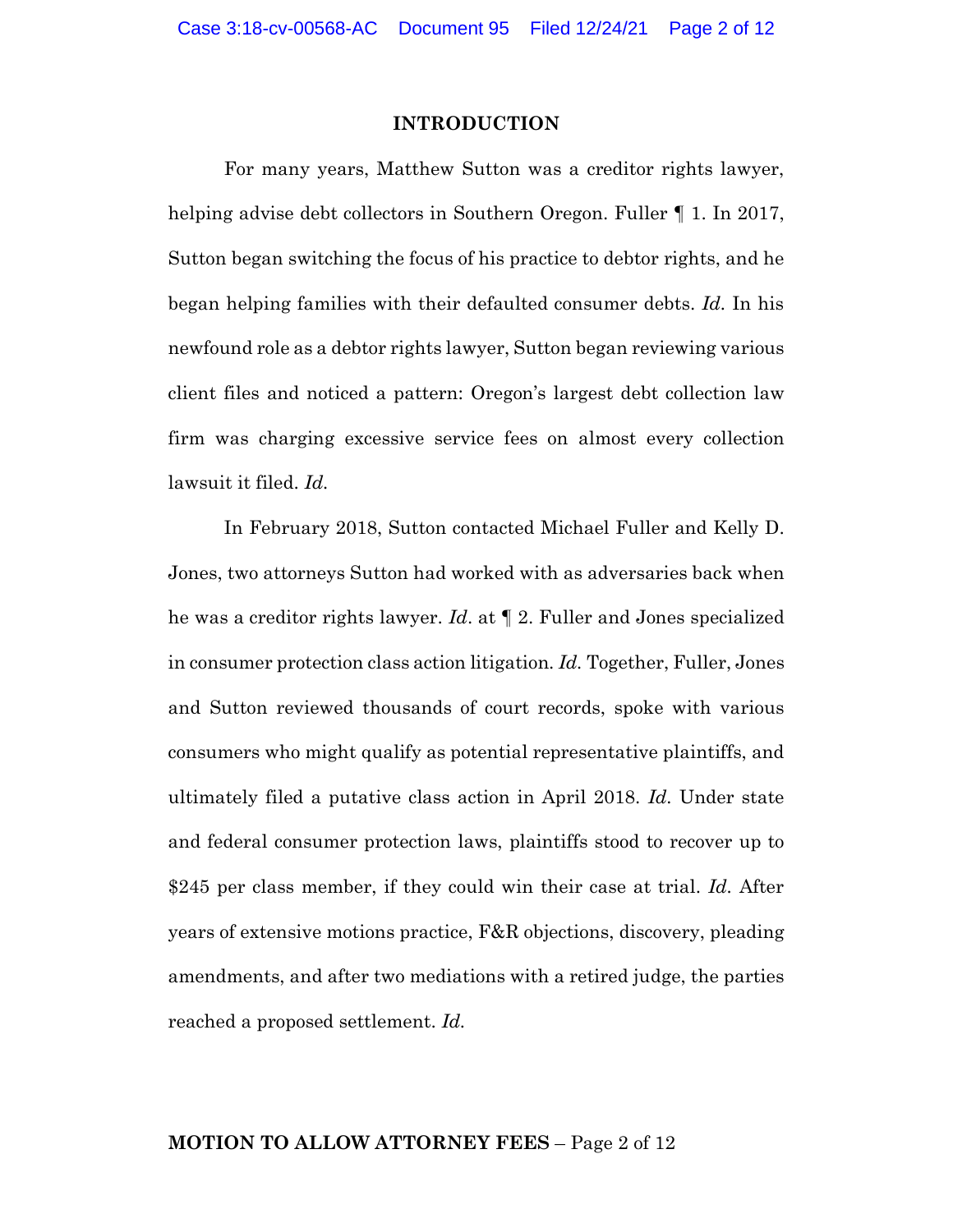As part of the proposed settlement, Class Counsel negotiated payment from defendants of \$245 to each class member, the maximum amount available to each class member under the law1. *Id.* at ¶ 3. Under the circumstances of this case and based on the perceived strength of the evidence, Class Counsel refused to negotiate for less than the full maximum statutory relief available for each class member. *Id.* Only after substantive relief for the class members was negotiated, Class Counsel negotiated payment of their attorney fees. *Id.* Class counsel refused to entertain any clear-sailing arrangement, or reversion clause, or any other stipulation that might give any appearance of collusion or otherwise create a conflict with the class. *Id.* Solely as a result of the efforts and resources of Class Counsel over the last several years, defendants ceased the practices giving rise to the class action, good case law was created that will benefit consumers in the future, and the relief obtained through settlement will pay each class member the maximum amount they could have received had they gone to trial and prevailed on their claims. *Id.*

 

<sup>1</sup> As explained in plaintiffs' preliminary approval motion, the Fair Debt Collection Practices Act caps class members' statutory damages at the lesser of \$500,000 or 1% of a defendant's net worth. Fuller ¶ 4. Here, GAT's net worth indicates that if successful at trial on this claim, the class members' statutory damages under the FDCPA would be a de minimis recovery. *Id.* In regard to actual damages under the FDCPA and defendant's unjust enrichment, the maximum amount of the service fee collected by defendants was \$45. *Id.*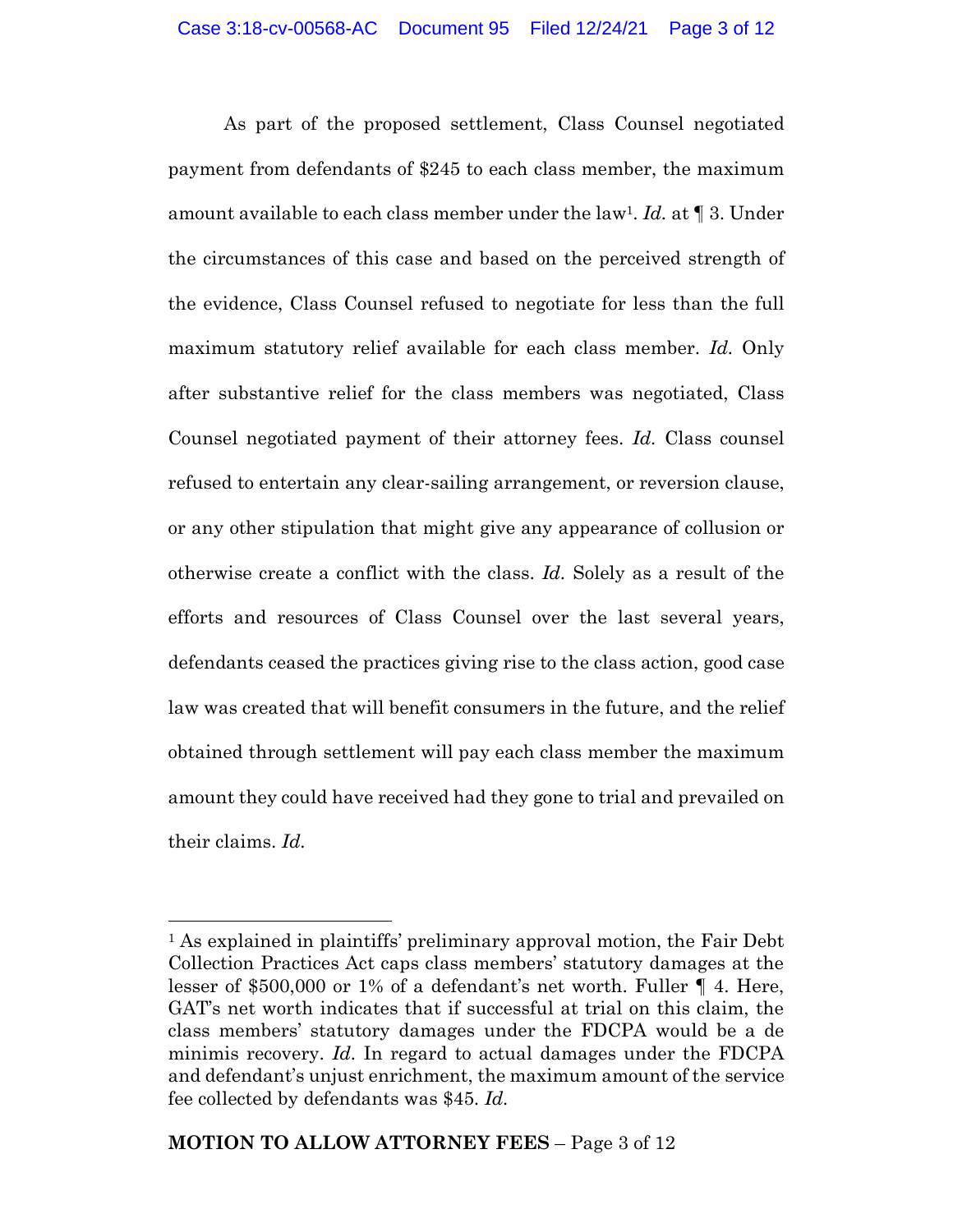On October 12, 2021, the Court issued its Findings and Recommendation (F&R), *inter alia*, preliminarily certifying the proposed Settlement Class under FRCP 23, appointing plaintiffs' counsel as Class Counsel, appointing plaintiffs as the Class Representatives, and preliminary approving this settlement. Doc. 92. Under Article III review, the Court approved the F&R on October 27, 2021. Doc. 94. A Fairness Hearing to weigh any objections to the settlement or this application, and to finally approve the settlement and this motion, is set for April 19, 2022, before this Court.

#### **MOTION**

According to the settlement of the parties and the order granting preliminary approval of the proposed settlement, Class Counsel now moves for an order allowing \$155,422.50 in fees for Class Counsel, plus an upward departure or multiplier or other fee enhancement as the Court deems appropriate. Class Counsel intends to file another motion for a supplemental allowance of reasonable attorney fees incurred moving forward in this class action, responding to any objections, monitoring the settlement administrator, and otherwise working to secure entry of final judgment for the class members. *Id.*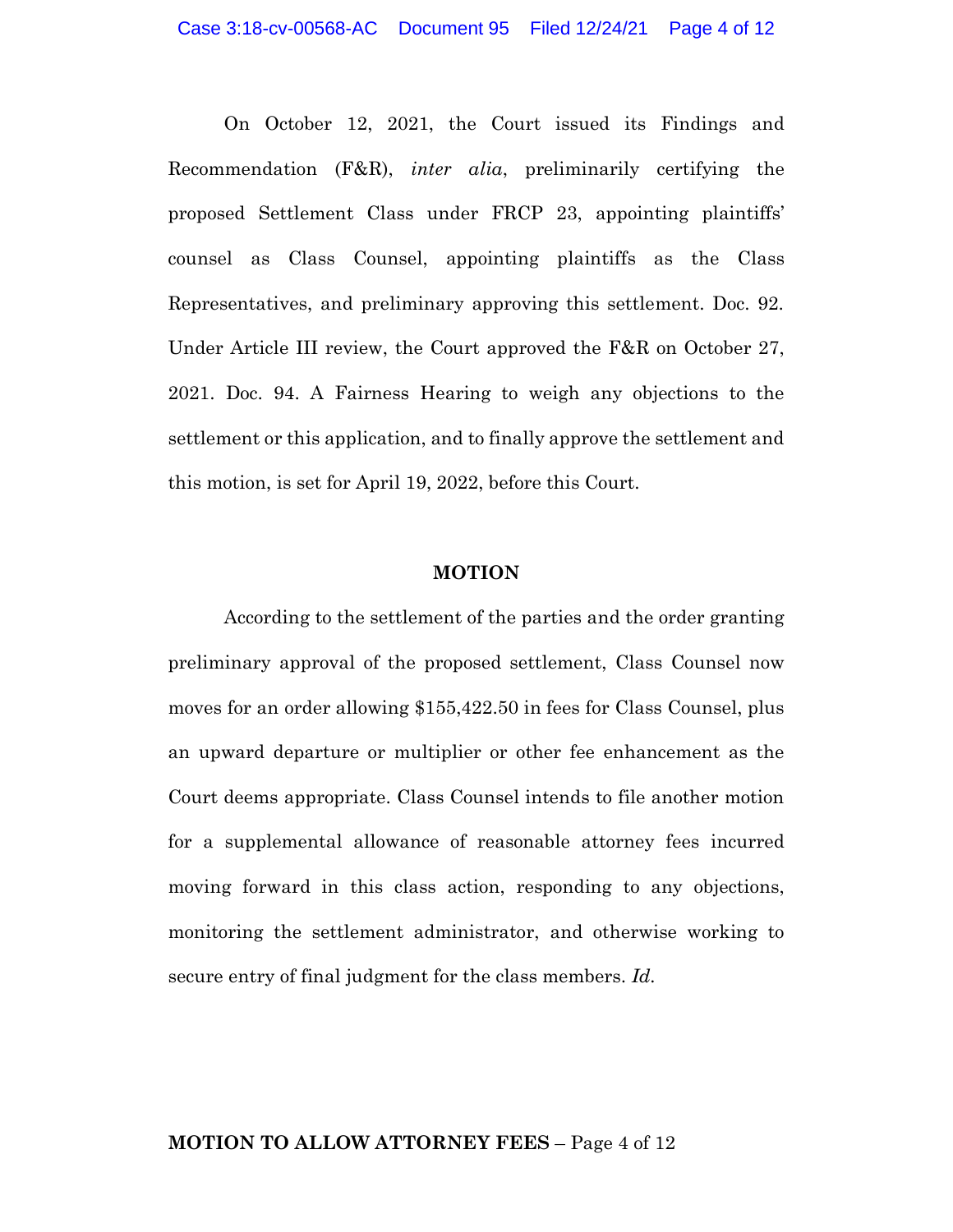#### **1. Absence of Collusion or Other Conflicts of Interest**

This settlement contains no indicia of collusion because the class is receiving the maximum recovery available under the law, Class Counsel has agreed to accept reasonable attorney fees in an amount to be decided by the Court and under the lodestar method rather than as a percentage of a class member common settlement fund, and thus there is no clear-sailing arrangement or reversion clause that might stand to create a conflict of interest between Class Counsel and the class members. *In re Bluetooth Headset Prods. Liab. Litig.*, 654 F3d 935, 947 (9th Cir 2011).

## **2. Class Counsel's Lodestar Request is Reasonable**

This Court should exercise its discretion to allow Class Counsel's lodestar requests below for reasonable attorney fees of \$55,805.00 for work performed by Fuller, \$81,557.50 for work performed by Jones, and \$18,060 for work performed by Sutton, plus an upward departure or multiplier or other fee enhancement as the Court deems appropriate. *In re Bluetooth*, 654 F.3d at 942.

Under federal fee-shifting statutes such as the FDCPA, "the lodestar approach"is "the guiding light" in determining a reasonable fee. *Perdue v Kenny A.*, 559 US 542, 551 (2010) (internal quotation omitted). Under the lodestar method, courts first determine the appropriate hourly rate for the work performed, and then multiply that amount by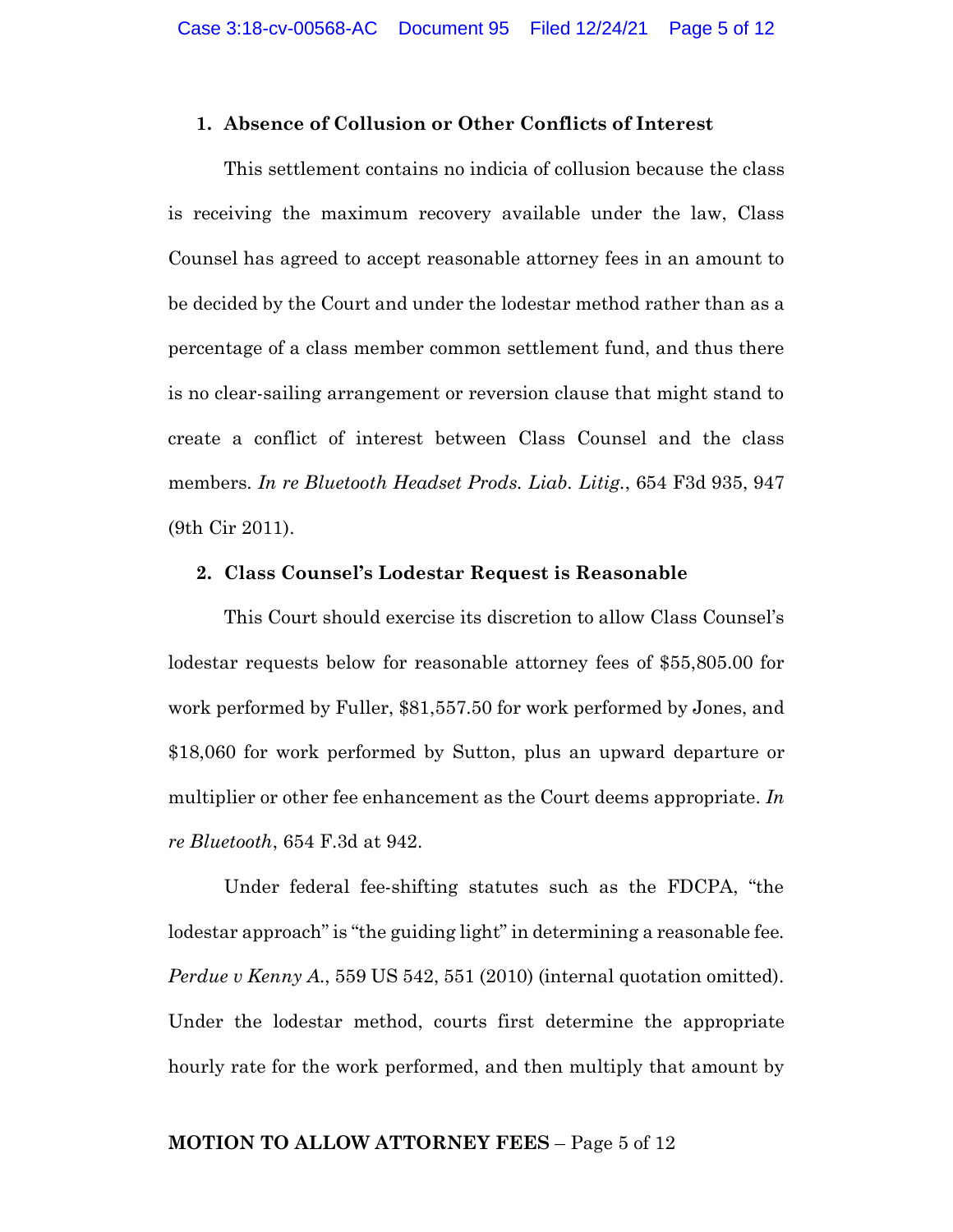the number of hours properly expended in doing the work. *Id.* Under Oregon fee-shifting statutes such as the UTPA, an allowance of "reasonable" attorney fees does not preclude the use of a multiplier or other fee enhancement, especially in contingency cases. *Strawn v. Farmers Ins. Co.*, 233 Or App 401, 416 (2010) (noting that standard billing rates of Portland class action plaintiff attorneys "can range from \$450 to \$590 per hour" in 2010 dollars).

Under federal fee-shifting statutes like the FDCPA, courts may consider the following factors in determining a reasonable attorney fee: (1) the time and labor required; (2) the novelty and difficulty of the questions involved; (3) the skill requisite to perform the legal service properly; (4) the preclusion of other employment by the attorney due to acceptance of the case; (5) the customary fee; (6) whether the fee is fixed or contingent; (7) any time limitations imposed by the client or the circumstances; (8) the amount involved and the results obtained; (9) the experience, reputation, and ability of the attorneys; (10) the undesirability of the case; (11) the nature and length of the professional relationship with the client; and (12) awards in similar cases. *Fischel v Equitable Life Assur. Soc'y of U.S.*, 307 F3d 997, 1007 n.7 (9th Cir 2002). Courts may consider similar factors under Oregon fee-shifting statutes. ORS 20.075(2). According to the custom in this District, the Court uses the most recent Oregon State Bar Economic Survey as its initial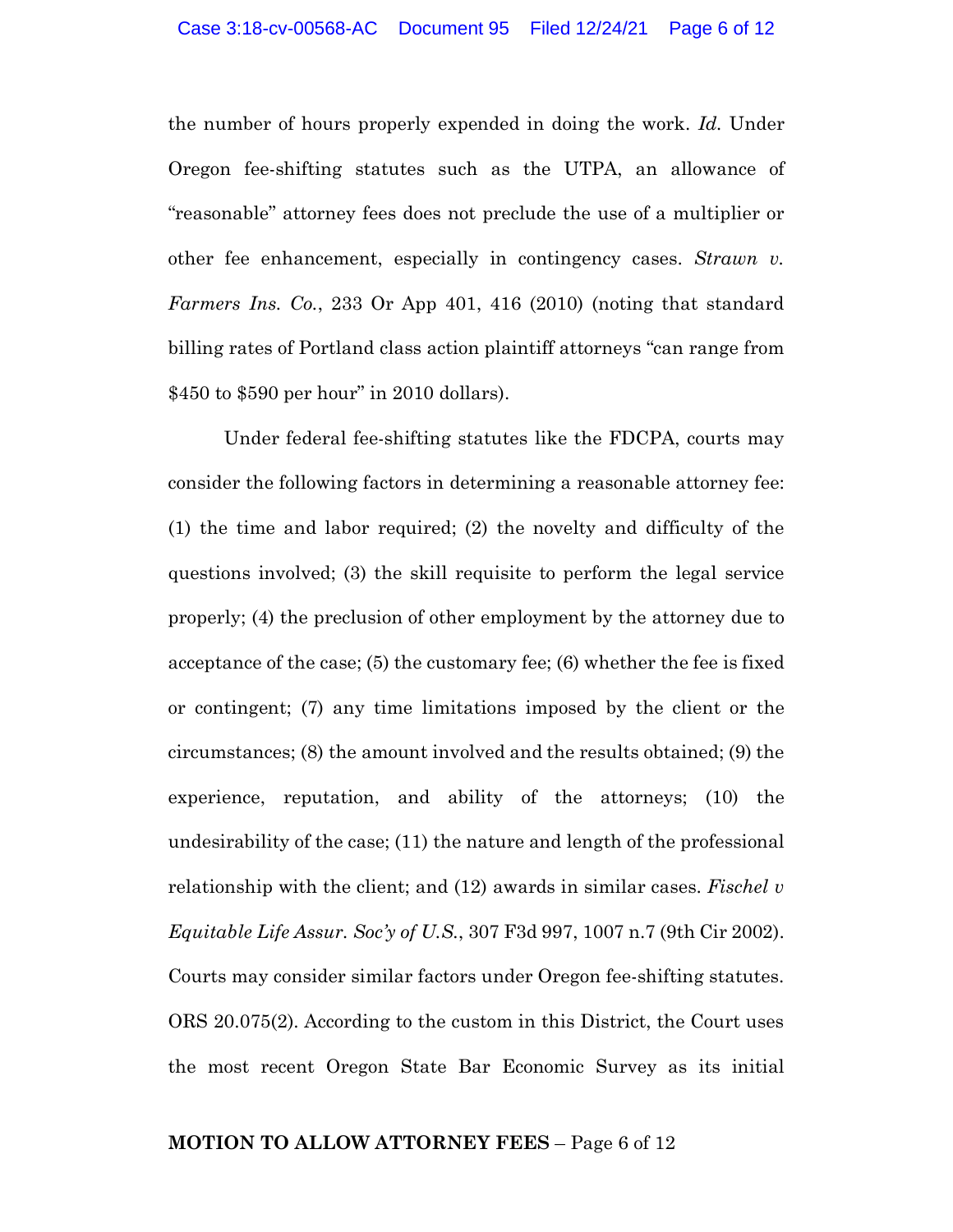benchmark to determine reasonable hourly rates. *See* LR 54 Practice Tip; "Message from the Court Regarding Fee Petitions." Attorneys may then argue for higher rates based on inflation, specialty, or any number of other factors. *Id.*

As reflected in the docket, and as set forth in the declarations and exhibits of Class Counsel filed in support of this motion, the time and labor required to prosecute this case and to obtain the pending classwide settlement was extensive, though not excessive. As to the novelty and difficulty of the questions involved, and also verified by a review of the filings in this matter, this class action litigation presented novel, difficult, and complex issues of first impression including, but not limited to, Oregon's Anti-SLAPP statue as applied to the FRCP, the Court's jurisdiction under the *Rooker-Feldman* doctrine, Oregon's attorney litigation privilege as applied to a debt collection law firm's alleged intrinsic and extrinsic fraud and a statutory claim, and application of state law issue prelusion principles. The complexity and novelty of the legal issues in this case is partly demonstrated by the conflicting findings of the Judges' assigned to this case as to these issues.

Despite the Court initially granting dismissal, plaintiffs ultimately prevailed on each issue on review, preserving all of their claims on behalf of the putative class. In order to prevail, Class Counsel had to conduct extensive research into the novel and complex legal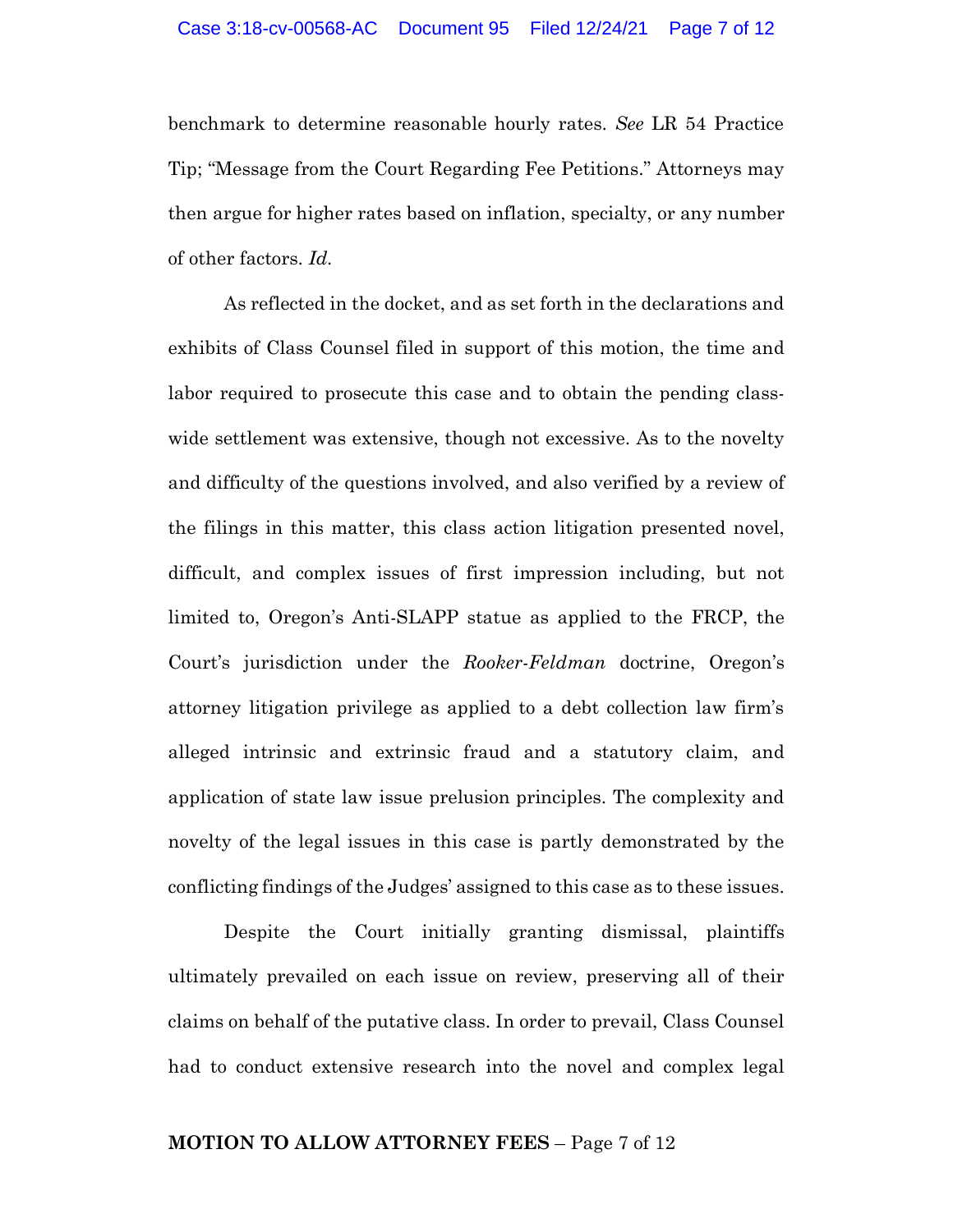issues described above, draft and review voluminous briefing, and attend two oral arguments to present and defend plaintiffs' ultimately prevailing positions to the Court. All of this extensive and difficult work was performed on a pure contingency basis, with the substantial risk that Class Counsel would receive no compensation. The work of Class Counsel in this regard ultimately secured a proposed class-wide settlement which will provide the class members with the maximum relief available for their claims. Set forth below are the reasonable individual lodestar requests that Class Counsel respectfully request the Court allow for their work on this case.

## **2.1. Fuller**

Fuller respectfully requests 94.10 hours of time compensated at his market rate of \$525 per hour totaling \$49,402.50, and 19.70 hours of time at a discounted rate of \$325 per hour totaling \$6,402.50, resulting in 55,805.00 in attorney fees. Fuller ¶ 12. As evidenced by the attached declaration of Fuller and his exhibits, along with the declaration of Bonner Walsh, this Court should allow Fuller's request in full, and allow an upward departure or multiplier or other fee enhancement as the Court deems appropriate.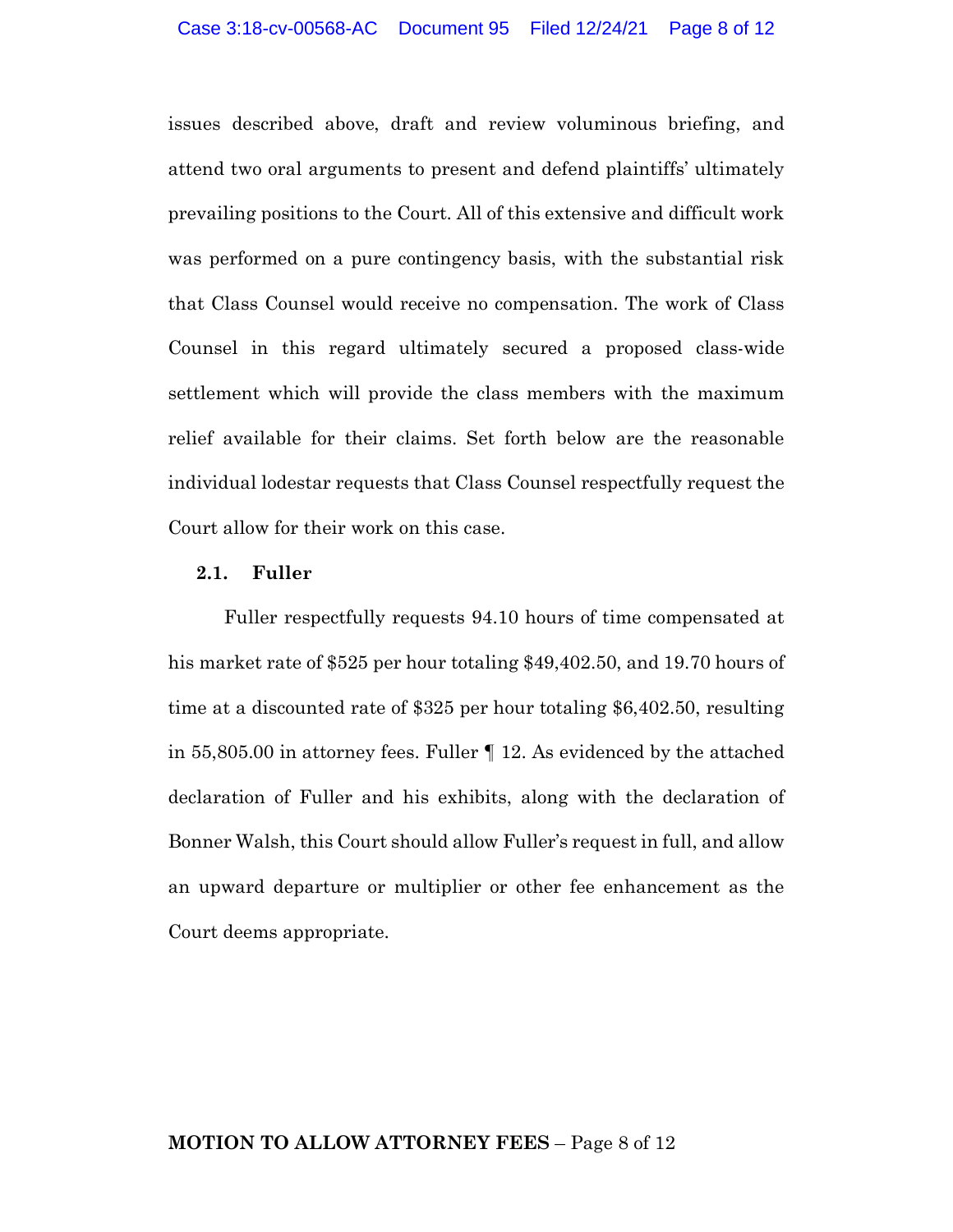#### **2.2. Jones**

Jones respectfully requests \$475 per hour for 171.70 hours of work performed, in the total amount of \$81,557.50. As evidenced by the attached declaration of Jones and his exhibits, along with the declaration of Bonner Walsh, this Court should allow Jones's request in full, plus an upward departure or multiplier or other fee enhancement as the Court deems appropriate.

#### **2.3. Sutton**

Sutton respectfully requests \$350 per hour for 51.60 hours of work performed, in the total amount of \$18,060. As evidenced by the attached declaration of Sutton and his exhibits, this Court should allow Sutton's request in full, plus an upward departure or multiplier or other fee enhancement as the Court deems appropriate.

#### **CONCLUSION**

The purpose of fee-shifting statutes is to encourage attorneys in private practice to enforce the laws that protect the public in areas like civil rights, consumer protection and the environment. *City of Riverside v Rivera*, 477 US 561, 574-575 (1986); *Evon v. Law Offices of Sidney Mickell*, 688 F3d 1015, 1033 (9th Cir 2012) (In overturning the district court's fee award, the Ninth Circuit acknowledged the value of the litigation in stopping the defendant's use of the unlawful collection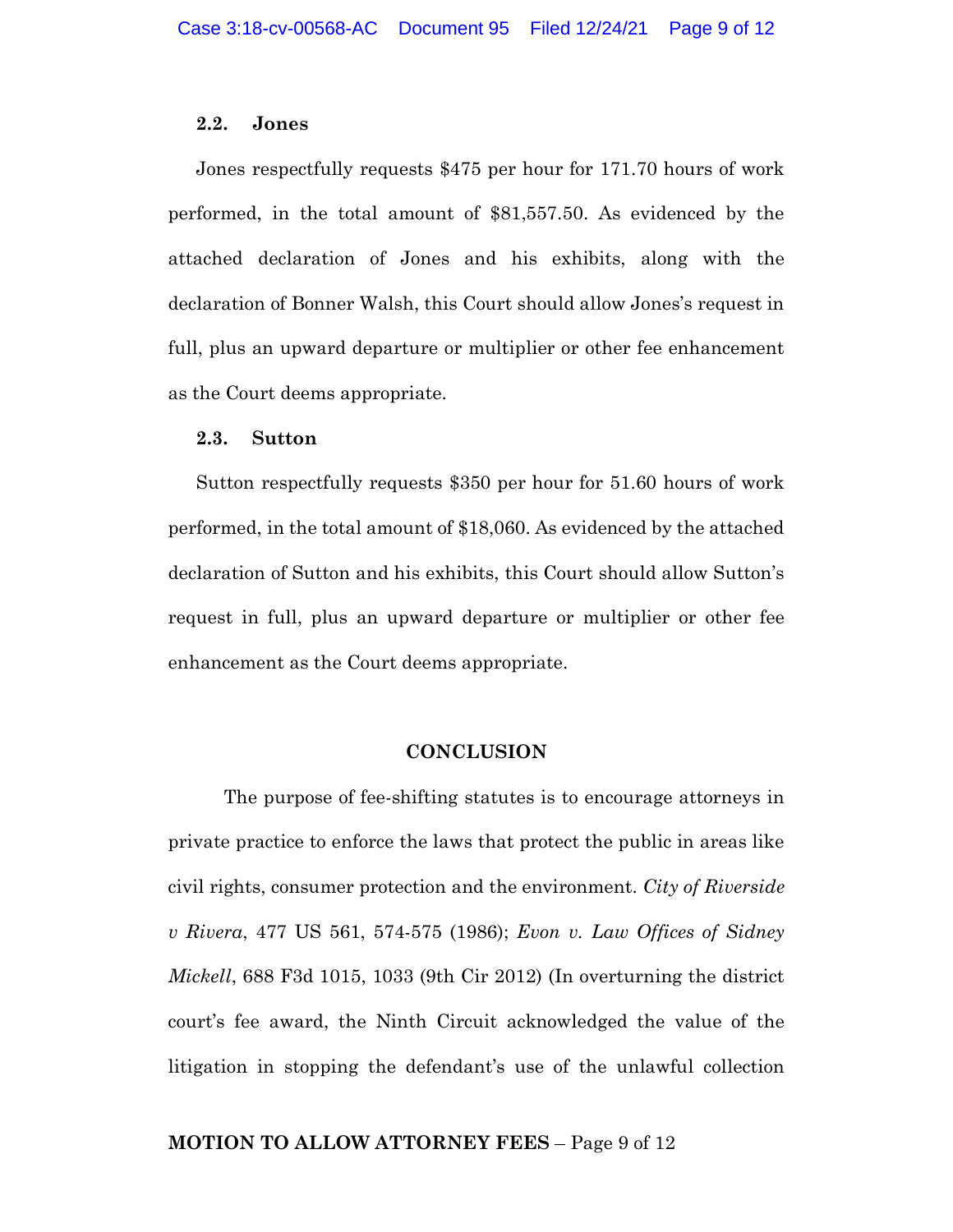practices at issue, the successful recovery of maximum available statutory damages, and held that "in consumer protection cases: where the monetary recovery is generally small, requiring direct proportionality for attorney's fees would discourage vigorous enforcement of the consumer protection statutes."); *Holman v Experian Info. Sols., Inc.*, 2014 U.S. Dist. LEXIS 173698, \*10 (ND Cal 2014) ("By providing competitive rates we assure that attorneys will take such cases, and hence increase the likelihood that the congressional policy of redressing public interest claims will be vindicated.").

As the record and submissions reflect, Class Counsel prosecuted this case not only vigorously and effectively, but also efficiently. Class Counsel did so on pure contingency for several years, fronting thousands of dollars in case expenses, because their clients, by their very nature, could not afford to hire attorneys by the hour. Fuller ¶ 7.

Due to the efforts of Class Counsel, the practices giving rise to the class action have ceased, and each class member is set to receive the maximum damages available under the applicable consumer protection statutes. Class Counsel was careful not to negotiate their attorney fees before substantive relief for the class was secured. And Class Counsel passed on any opportunity to lock in a guaranteed payday which might have given the impression of collusion, and instead insisted on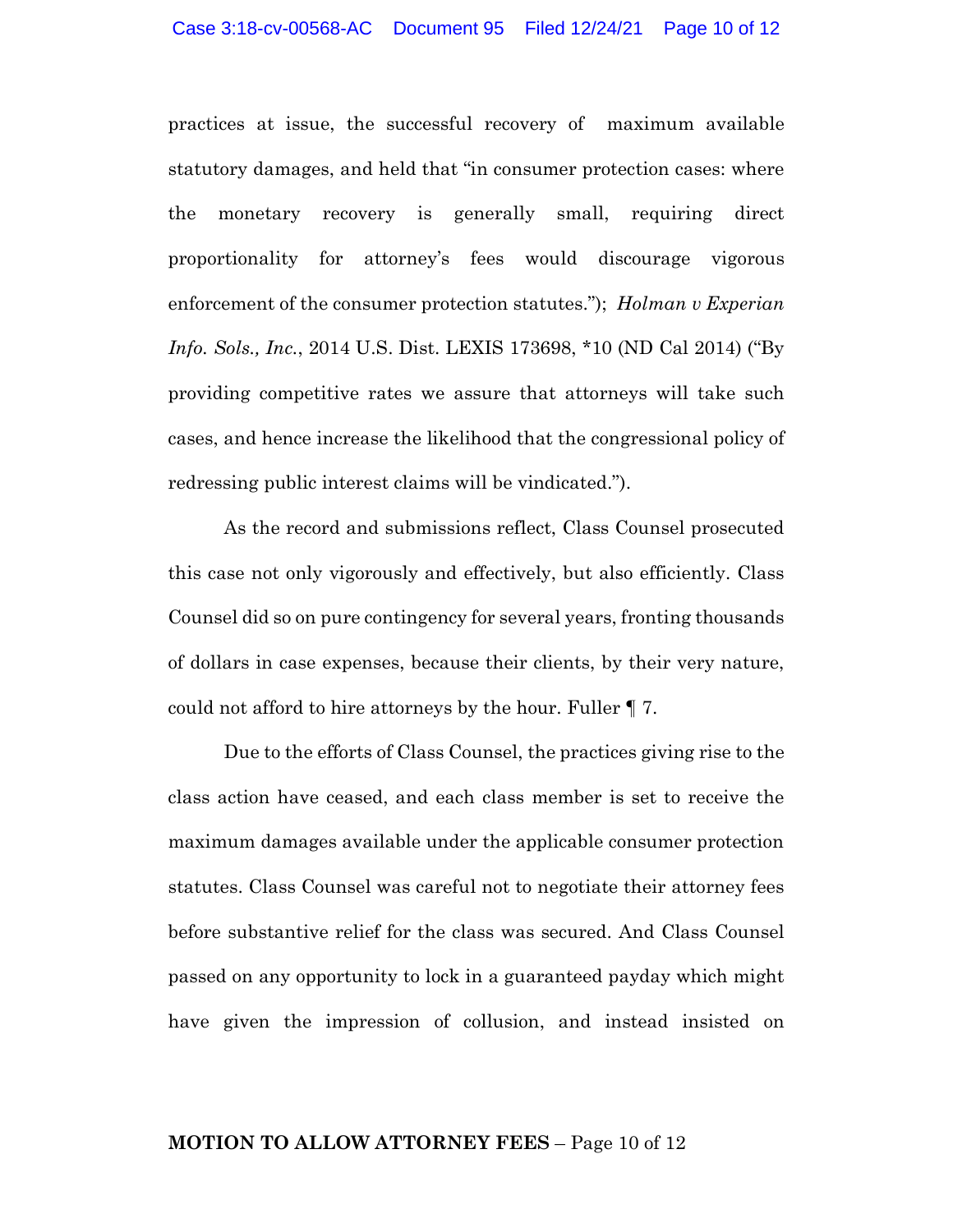reasonable attorney fees as determined by the Court, as contemplated by the applicable state and federal consumer protection laws.

Under these circumstances, Class Counsel should be allowed reasonable attorney fees in the amounts sought, plus an upward departure or multiplier or other fee enhancement as the Court deems appropriate.

December 24, 2021

s/ Michael Fuller **Michael Fuller, OSB No. 09357** Of Attorneys for Plaintiffs OlsenDaines US Bancorp Tower 111 SW 5th Ave., Suite 3150 Portland, Oregon 97204 michael@underdoglawyer.com Direct 503-222-2000